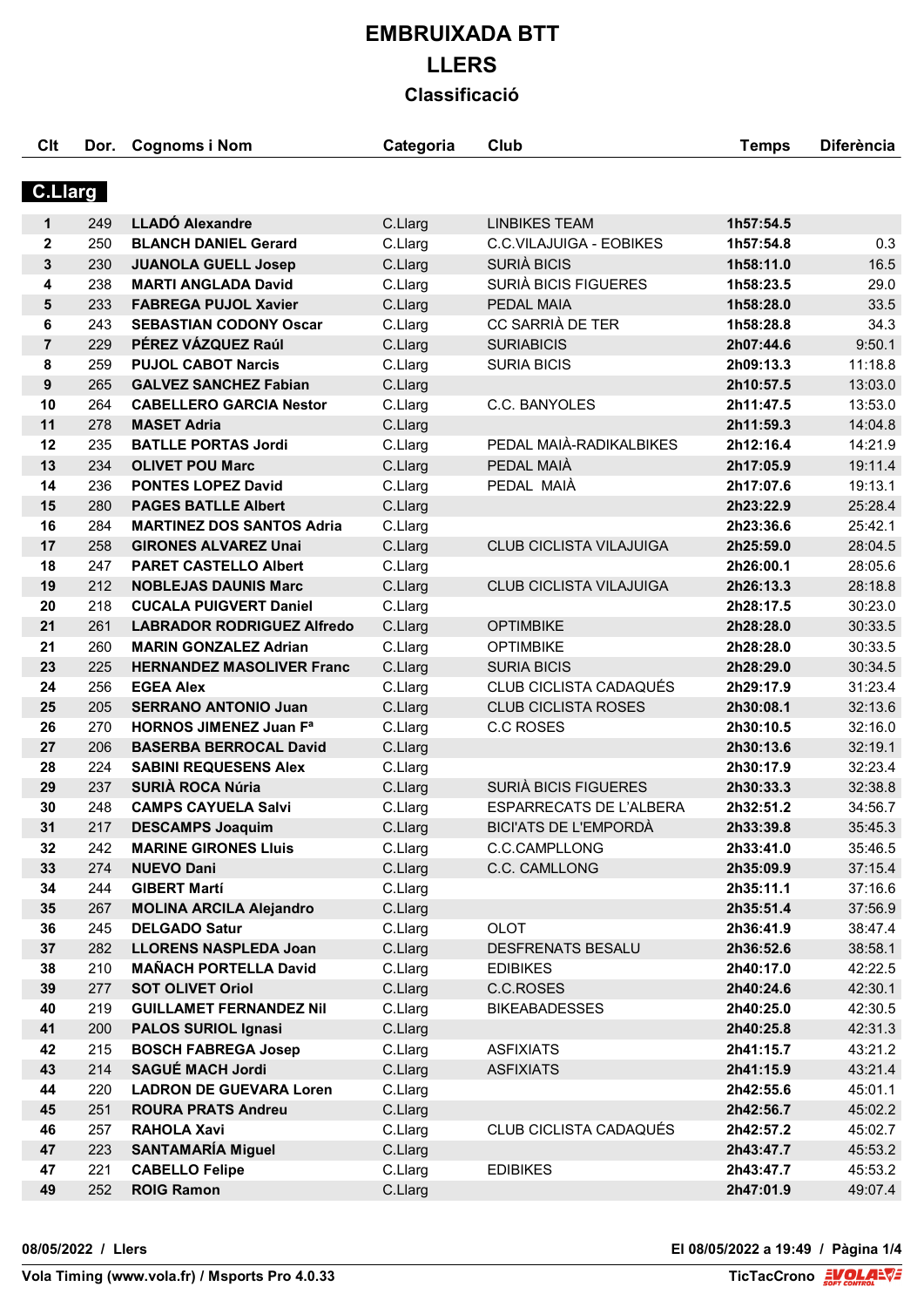| Clt | Dor. | <b>Cognoms i Nom</b>               | Categoria | Club                                  | <b>Temps</b> | <b>Diferència</b> |
|-----|------|------------------------------------|-----------|---------------------------------------|--------------|-------------------|
|     |      |                                    |           |                                       |              |                   |
| 50  | 266  | <b>IBAÑEZ DE ELEJADE Rafael</b>    | C.Llarg   | C,C,ROSES                             | 2h49:40.9    | 51:46.4           |
| 51  | 273  | <b>DIAZ DIAZ Bagriel</b>           | C.Llarg   | C.CROSES                              | 2h52:17.7    | 54:23.2           |
| 52  | 285  | <b>MARTIN OLIVET Eva</b>           | C.Llarg   |                                       | 2h52:17.9    | 54:23.4           |
| 53  | 201  | <b>TEIXIDOR Marti</b>              | C.Llarg   | <b>EDIBIKES</b>                       | 2h53:40.7    | 55:46.2           |
| 54  | 254  | <b>SOLER PAGES Xavier</b>          | C.Llarg   | <b>CLUB CICLISTA VILAJUIGA EOBIKE</b> | 2h56:25.2    | 58:30.7           |
| 55  | 211  | <b>ADREOHER TARRÉS Lluis</b>       | C.Llarg   | <b>TRAMUNTANA X-TREM</b>              | 2h57:22.6    | 59:28.1           |
| 56  | 207  | <b>CUFRÉ Facundo</b>               | C.Llarg   | AMIGOS DEL GANCHILLO                  | 2h58:49.4    | 1h00:54.9         |
| 57  | 268  | <b>PORTERIAS Dani</b>              | C.Llarg   |                                       | 2h58:49.9    | 1h00:55.4         |
| 58  | 262  | <b>AMOEDO CIBERA Cristina</b>      | C.Llarg   | PEDAL MAIÀ                            | 2h59:13.5    | 1h01:19.0         |
| 59  | 263  | <b>LUQUE ARANDA Ana</b>            | C.Llarg   | <b>FUMLEE TEAM</b>                    | 3h01:23.0    | 1h03:28.5         |
| 60  | 279  | <b>REYES CHAVARRIN Eduardo</b>     | C.Llarg   | <b>TEAM FUMLEE</b>                    | 3h01:23.2    | 1h03:28.7         |
| 61  | 241  | <b>VILÀ DALMAU Miquel</b>          | C.Llarg   | C.C.CAMPLLONG                         | 3h02:05.5    | 1h04:11.0         |
| 62  | 246  | <b>TORRENTÓ CARBONELL Josep</b>    | C.Llarg   | <b>CC CAMPLLONG</b>                   | 3h02:07.6    | 1h04:13.1         |
| 63  | 204  | <b>SANTOS GUILLEN Miguel Angel</b> | C.Llarg   | C.C. SOBREBICI                        | 3h03:23.8    | 1h05:29.3         |
| 64  | 213  | <b>SAEZ Guillem</b>                | C.Llarg   | <b>SCOOTFAST TEAM</b>                 | 3h08:35.2    | 1h10:40.7         |
| 65  | 240  | <b>MACIAS PEREZ David</b>          | C.Llarg   | EL DEL COLEGA                         | 3h08:35.5    | 1h10:41.0         |
| 66  | 222  | <b>CABELLO MANCEBO Fernando</b>    | C.Llarg   | <b>EDIBIKES</b>                       | 3h09:58.3    | 1h12:03.8         |
| 67  | 253  | <b>MIRALTA BORDAS David</b>        | C.Llarg   | <b>INNOVIT</b>                        | 3h16:29.9    | 1h18:35.4         |
| 68  | 272  | <b>MAURICI ESTRADA Alex</b>        | C.Llarg   |                                       | 3h18:19.8    | 1h20:25.3         |
| 69  | 271  | <b>GARCIA MARGALLO Francesc</b>    | C.Llarg   |                                       | 3h18:20.5    | 1h20:26.0         |
| 70  | 226  | <b>FONTDECABA FORNES Marc</b>      | C.Llarg   |                                       | 3h28:35.0    | 1h30:40.5         |
| 71  | 269  | <b>FERRER ISERN Txell</b>          | C.Llarg   |                                       | 3h34:38.9    | 1h36:44.4         |
| 72  | 231  | <b>TOUTAIN RODRIGUEZ Roger</b>     | C.Llard   | ARRELATS A LA MUGA                    | 3h34:48.9    | 1h36:54.4         |

## **C.Curt**

| 455 | <b>MONTEY Aniol</b>             | C.Curt | <b>OBRABITAT + QPEDALS</b> | 1h07:50.0 |           |
|-----|---------------------------------|--------|----------------------------|-----------|-----------|
| 435 | <b>CERVERA CASTRILLO Marc</b>   | C.Curt |                            | 1h07:53.6 | 3.6       |
| 441 | <b>DEVESA COLOME Nil</b>        | C.Curt | C. C. VILAJUÏGA            | 1h10:56.1 | 3:06.1    |
| 432 | <b>GENIS SAIS Marc</b>          | C.Curt | VILAJUÏGA                  | 1h11:25.9 | 3:35.9    |
| 402 | <b>PASCUAL OLIVERAS Albert</b>  | C.Curt | <b>EDIBIKES</b>            | 1h11:26.1 | 3:36.1    |
| 434 | <b>BATLLE PORTAS Ramon</b>      | C.Curt |                            | 1h13:50.8 | 6:00.8    |
| 475 | <b>PORTERIAS SABATER Alfons</b> | C.Curt |                            | 1h15:45.8 | 7:55.8    |
| 480 | <b>ALVES DA SILVA David</b>     | C.Curt |                            | 1h16:23.1 | 8:33.1    |
| 474 | <b>PORTER FARRE Biel</b>        | C.Curt | <b>PEDALS MAIA</b>         | 1h16:24.7 | 8:34.7    |
| 413 | <b>NOGUERA ANIEVAS Albert</b>   | C.Curt | <b>CICLES SERRANO</b>      | 1h16:30.6 | 8:40.6    |
| 423 | <b>TERRÓN QUERALTA Ismael</b>   | C.Curt | EQUIP 3                    | 1h17:01.5 | 9:11.5    |
| 436 | <b>MEYER EVERDT Nicolas</b>     | C.Curt | <b>LINBIKES</b>            | 1h18:45.5 | 10:55.5   |
| 445 | <b>GARCIA TORRALVO Adria</b>    | C.Curt |                            | 1h18:47.4 | 10:57.4   |
| 449 | <b>OLIVA SERRA Marina</b>       | C.Curt |                            | 1h21:36.3 | 13:46.3   |
| 275 | <b>PLANAS PLANAS Jaume</b>      | C.Curt |                            | 1h21:50.6 | 14:00.6   |
| 466 | <b>GONZALEZ RUBIO Adrià</b>     | C.Curt |                            | 1h24:23.3 | 16:33.3   |
| 463 | <b>JUANOLA ALVAREZ David</b>    | C.Curt | THE OTHER SIDE             | 1h24:33.9 | 16:43.9   |
| 406 | <b>CABELLO JUST Quico</b>       | C.Curt |                            | 1h24:35.0 | 16:45.0   |
| 422 | <b>MARULL DUCH Jordi</b>        | C.Curt |                            | 1h24:38.3 | 16:48.3   |
| 450 | <b>LABADO RICARD Eric</b>       | C.Curt | <b>OPTIMBIKE</b>           | 1h25:03.1 | 17:13.1   |
| 444 | <b>PORTERIAS IBAÑEZ Albert</b>  | C.Curt |                            | 1h28:31.3 | 20:41.3   |
| 438 | <b>CID LÓPEZ Dani</b>           | C.Curt | CLUB CICLISTA VILAJUÏGA    | 1h28:37.1 | 20:47.1   |
| 467 | <b>TEIXIDOR VILA Jordi</b>      | C.Curt |                            | 1h28:40.8 | 20:50.8   |
| 454 | <b>ROVIRA MIR Josep Maria</b>   | C.Curt |                            | 1h28:47.3 | 20:57.3   |
| 419 | <b>PUJOL CAMPS Marti</b>        | C.Curt |                            |           | 21:43.8   |
|     |                                 |        |                            |           | 1h29:33.8 |

**08/05/2022 / Llers El 08/05/2022 a 19:49 / Pàgina 2/4**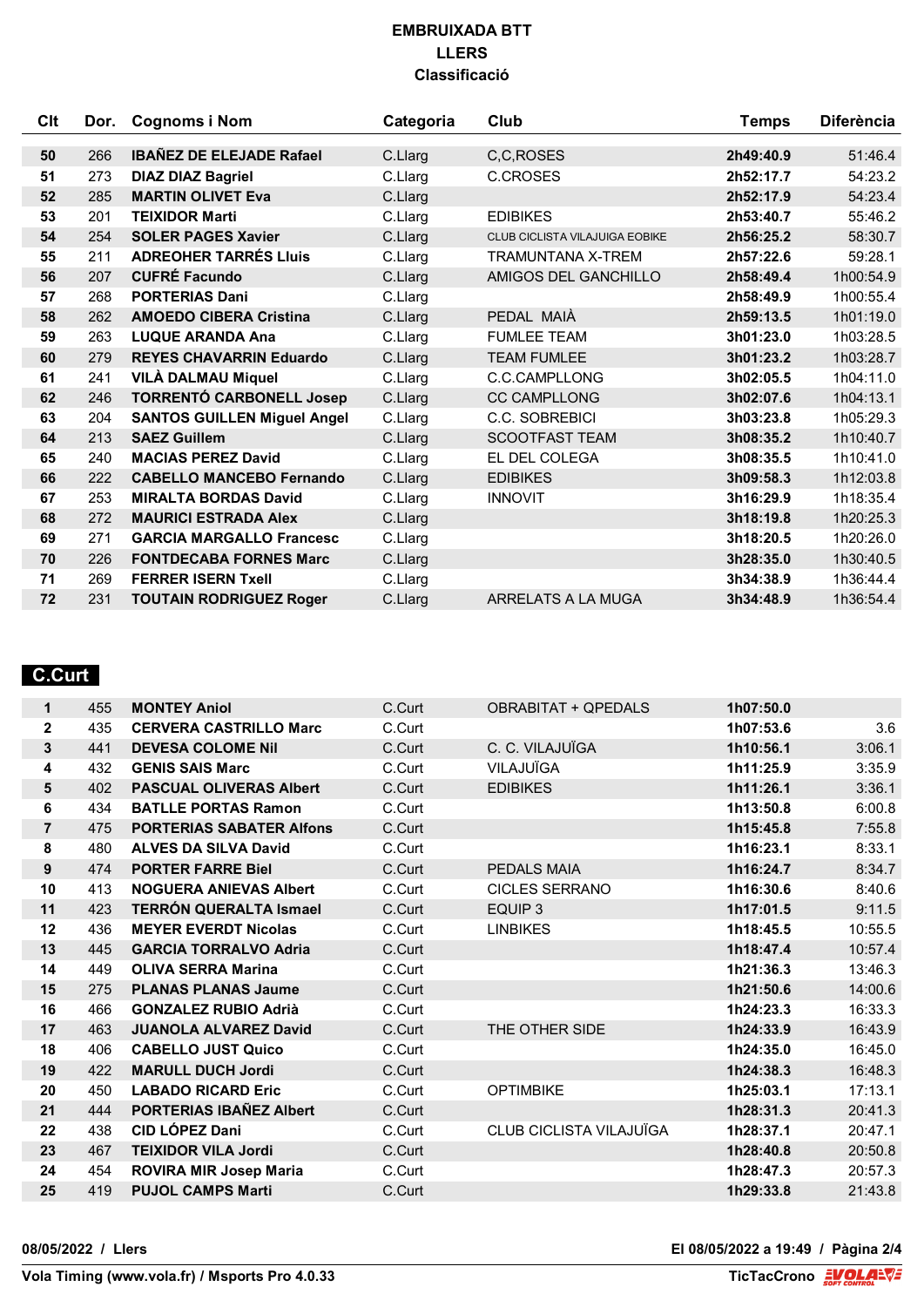| Clt | Dor. | <b>Cognoms i Nom</b>                    | Categoria | Club                           | <b>Temps</b> | <b>Diferència</b> |
|-----|------|-----------------------------------------|-----------|--------------------------------|--------------|-------------------|
| 26  | 439  | <b>GASOL GIL Jordi</b>                  | C.Curt    |                                | 1h29:35.4    | 21:45.4           |
| 27  | 227  | <b>ARANDA Ramon</b>                     | C.Curt    |                                | 1h29:42.0    | 21:52.0           |
| 28  | 281  | <b>LAGRESA CUMBRIU Marti</b>            | C.Curt    |                                | 1h29:51.3    | 22:01.3           |
| 29  | 202  | <b>RUISÁNCHEZ ACEBAL Toño</b>           | C.Curt    | <b>EDIBIKES ESQUENAPELATS</b>  | 1h30:15.9    | 22:25.9           |
| 30  | 417  | <b>RODRIGUEZ AGUDO Carlos</b>           | C.Curt    | <b>MONTPALAUTEAM</b>           | 1h30:42.8    | 22:52.8           |
| 31  | 416  | <b>RODRIGUEZ CARACUEL Juan Carlos</b>   | C.Curt    |                                | 1h30:43.9    | 22:53.9           |
| 32  | 410  | <b>VALDES SERRANO Cristina</b>          | C.Curt    |                                | 1h30:46.5    | 22:56.5           |
| 33  | 401  | <b>MARTÍN SEGURA Jordi</b>              | C.Curt    | <b>EDIBIKES</b>                | 1h33:24.0    | 25:34.0           |
| 34  | 478  | <b>HIDALGO BARDERA Robert</b>           | C.Curt    |                                | 1h34:32.6    | 26:42.6           |
| 35  | 418  | <b>BROTONS GIABERT Vicent</b>           | C.Curt    | <b>BIKINEROS</b>               | 1h37:33.2    | 29:43.2           |
| 36  | 420  | <b>GUZMAN Guillermo</b>                 | C.Curt    | <b>ELS 300</b>                 | 1h39:10.9    | 31:20.9           |
| 37  | 411  | <b>PINO MORATO Manel</b>                | C.Curt    |                                | 1h39:15.0    | 31:25.0           |
| 38  | 408  | <b>MARTÍNEZ I BARANERA Roger</b>        | C.Curt    | <b>CLUB CICLISTA ROSES</b>     | 1h40:59.2    | 33:09.2           |
| 39  | 429  | <b>DIAZ FERNANDEZ Toni</b>              | C.Curt    | <b>CABRABIKERS EMPORDA</b>     | 1h41:07.1    | 33:17.1           |
| 40  | 437  | <b>VILE ANTHONY Natalie</b>             | C.Curt    | <b>CLUB CICLISTA ROSES</b>     | 1h41:23.2    | 33:33.2           |
| 41  | 443  | <b>CODERCH CAMPS Biel</b>               | C.Curt    | <b>ESPARRECATS DE L'ALBERA</b> | 1h42:06.4    | 34:16.4           |
| 42  | 447  | <b>ZAMORANO CORONIL David</b>           | C.Curt    | <b>OPTIMBIKE</b>               | 1h42:17.3    | 34:27.3           |
| 43  | 428  | <b>CALVÓ CROS lu</b>                    | C.Curt    | ELS CORRECAMINS BIKE           | 1h42:51.3    | 35:01.3           |
| 44  | 468  | <b>VILANOVA GUARDIOLA Joan</b>          | C.Curt    |                                | 1h44:16.9    | 36:26.9           |
| 45  | 426  | <b>CANTO GUZMÁN Marc</b>                | C.Curt    | CABRABIKERS EMPORDÀ            | 1h46:01.1    | 38:11.1           |
| 46  | 425  | <b>STEINHARDT Matias</b>                | C.Curt    | <b>CABRABIKERS</b>             | 1h48:45.3    | 40:55.3           |
| 47  | 477  | <b>ALVAREZ GARRIDO David</b>            | C.Curt    |                                | 1h48:45.8    | 40:55.8           |
| 48  | 458  | <b>BATALLER FIGUERES Alexandra</b>      | C.Curt    |                                | 1h48:51.6    | 41:01.6           |
| 49  | 479  | <b>PEITAVI HEMAS Jordi</b>              | C.Curt    | <b>CABMABIKERS EMPORDA</b>     | 1h50:11.8    | 42:21.8           |
| 50  | 456  | <b>ABULLI VILA Jaume</b>                | C.Curt    |                                | 1h50:13.0    | 42:23.0           |
| 51  | 457  | <b>ABUKI LÓPEZ Carles</b>               | C.Curt    |                                | 1h50:26.9    | 42:36.9           |
| 52  | 461  | <b>REGALON MISAS Antonio</b>            | C.Curt    |                                | 1h51:24.8    | 43:34.8           |
| 53  | 451  | <b>CANER VALLS Arnaru</b>               | C.Curt    |                                | 1h51:27.4    | 43:37.4           |
| 54  | 412  | <b>ANORO FITA Arnau</b>                 | C.Curt    |                                | 1h51:32.2    | 43:42.2           |
| 55  | 470  | <b>SERRANO GARCIA Joel</b>              | C.Curt    |                                | 1h52:02.1    | 44:12.1           |
| 56  | 414  | <b>SERRANO ANTONIO Jordi</b>            | C.Curt    | <b>CLUB CICLISTA ROSES</b>     | 1h52:02.4    | 44:12.4           |
| 57  | 482  | <b>PIUIGMAL CARDONEU Francesc</b>       | C.Curt    |                                | 1h52:24.1    | 44:34.1           |
| 58  | 424  | <b>GRABALOSA Lluis</b>                  | C.Curt    |                                | 1h53:39.4    | 45:49.4           |
| 59  | 403  | <b>ESCOBAR MARTÍN Mateo</b>             | C.Curt    |                                | 1h53:43.1    | 45:53.1           |
| 60  | 442  | <b>BUXASA COROMINAS Josep</b>           | C.Curt    |                                | 1h54:59.2    | 47:09.2           |
| 61  | 460  | <b>CORDOBA PRAT Jordi</b>               | C.Curt    |                                | 1h56:08.5    | 48:18.5           |
| 62  | 430  | <b>CHICO CALSINA Pol</b>                | C.Curt    |                                | 1h58:13.6    | 50:23.6           |
| 63  | 421  | <b>ARIZA SALELLAS Carlos</b>            | C.Curt    |                                | 1h58:17.8    | 50:27.8           |
| 64  | 440  | <b>BAÑOS VALLE Tamar</b>                | C.Curt    |                                | 1h58:54.5    | 51:04.5           |
| 65  | 415  | <b>CANTOS Dani</b>                      | C.Curt    | <b>CLUB CICLISTA ROSES</b>     | 2h00:33.3    | 52:43.3           |
| 66  | 471  | <b>CANTOS BERNEO Ivan</b>               | C.Curt    |                                | 2h00:33.5    | 52:43.5           |
| 67  | 203  | <b>MORENO GARCIA Daniel</b>             | C.Curt    | <b>SURIA BICIS</b>             | 2h01:26.7    | 53:36.7           |
| 68  | 459  | <b>CORTADA POMES Anna</b>               | C.Curt    |                                | 2h01:57.3    | 54:07.3           |
| 69  | 469  | <b>GRAU SIERRA Tomas</b>                | C.Curt    |                                | 2h02:59.9    | 55:09.9           |
| 70  | 462  | <b>ABEL RIERA Francesc</b>              | C.Curt    |                                | 2h08:01.8    | 1h00:11.8         |
| 71  | 465  | <b>RUIZ SANZ Noelia Laura</b>           | C.Curt    | <b>LES NENES TRAIL</b>         | 2h22:03.9    | 1h14:13.9         |
| 72  | 464  | <b>GRABOLEDA MIR Sandra</b>             | C.Curt    | THE OTHER SIDE                 | 2h22:04.0    | 1h14:14.0         |
| 73  | 472  | <b>ALABAU BAGO Albert</b>               | C.Curt    | <b>BRUANI</b>                  | 2h28:57.7    | 1h21:07.7         |
| 74  | 431  | <b>HERNANDEZ ABREU Celso</b>            | C.Curt    |                                | 2h31:02.1    | 1h23:12.1         |
| 75  | 453  | <b>MO DÍAZ Josep Maria</b>              | C.Curt    |                                | 2h45:11.6    | 1h37:21.6         |
| 76  | 452  | <b>GIRÓ ORIOL Albert</b>                | C.Curt    |                                | 2h45:11.9    | 1h37:21.9         |
| 77  | 405  | PÉREZ PAREDES Maria                     | C.Curt    |                                | 2h54:52.7    | 1h47:02.7         |
| 78  | 404  | <b>VILLALBA BELVER Francisco Javier</b> | C.Curt    |                                | 2h54:52.9    | 1h47:02.9         |

**08/05/2022 / Llers El 08/05/2022 a 19:49 / Pàgina 3/4**